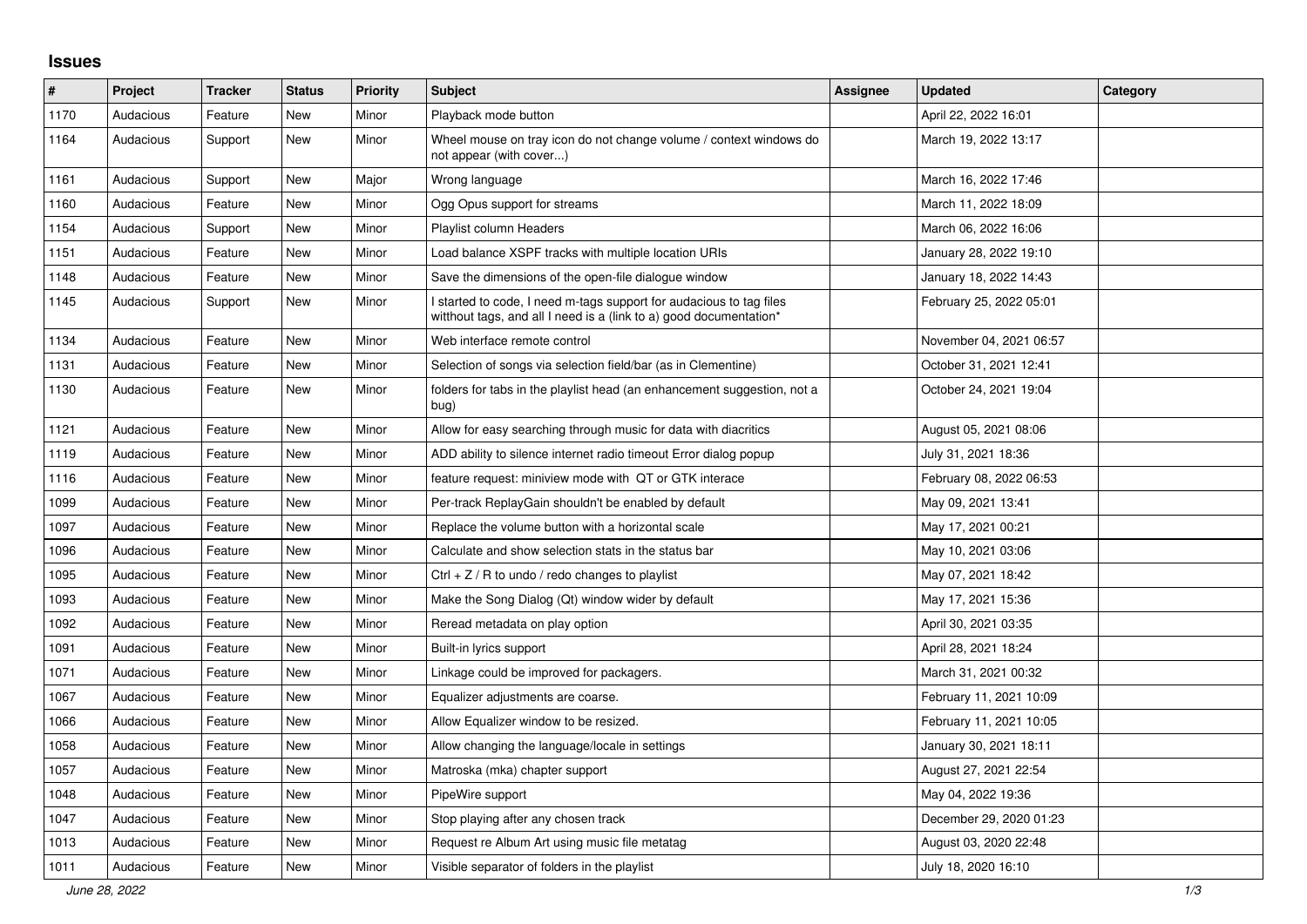| $\vert$ # | Project   | <b>Tracker</b> | <b>Status</b> | <b>Priority</b> | <b>Subject</b>                                                                                      | <b>Assignee</b> | <b>Updated</b>           | Category            |
|-----------|-----------|----------------|---------------|-----------------|-----------------------------------------------------------------------------------------------------|-----------------|--------------------------|---------------------|
| 998       | Audacious | Feature        | New           | Trivial         | aacgain in aac / r128 in opus                                                                       |                 | June 01, 2021 10:44      |                     |
| 996       | Audacious | Feature        | <b>New</b>    | Minor           | Refine playlists when searching (search all playlists)                                              |                 | June 16, 2020 09:58      |                     |
| 995       | Audacious | Feature        | New           | Minor           | Add star rating to songs                                                                            |                 | June 16, 2020 09:56      |                     |
| 987       | Audacious | Feature        | New           | Minor           | Closing of Search Library tool by same method as opening it                                         |                 | May 13, 2020 00:15       |                     |
| 973       | Audacious | <b>Bug</b>     | New           | Minor           | "snd_pcm_recover failed" alsa error and "String leaked" warnings                                    |                 | August 28, 2021 08:52    |                     |
| 956       | Audacious | Feature        | New           | Minor           | Stream to chromecast                                                                                |                 | January 11, 2021 01:19   |                     |
| 955       | Audacious | Feature        | New           | Minor           | Enqueue option                                                                                      |                 | April 09, 2020 03:54     |                     |
| 924       | Audacious | Feature        | New           | Minor           | Option to replace playlist contents by drag and drop                                                |                 | December 02, 2019 20:15  |                     |
| 918       | Audacious | Feature        | New           | Minor           | Replace libguess with libuchardet                                                                   |                 | November 19, 2019 05:50  |                     |
| 908       | Audacious | Feature        | New           | Minor           | Use QtXml instead of libxml2                                                                        |                 | October 26, 2019 14:21   |                     |
| 907       | Audacious | Feature        | New           | Minor           | QtNetwork-based HTTP client                                                                         |                 | October 26, 2019 13:41   |                     |
| 899       | Audacious | Feature        | New           | Minor           | Album art (cover) as an additional columun in Qt version                                            |                 | August 28, 2019 10:20    |                     |
| 889       | Audacious | Feature        | New           | Minor           | Crossfade settings: is it possible to increase the upper limit?                                     |                 | May 18, 2019 20:49       |                     |
| 883       | Audacious | Feature        | New           | Minor           | Consider adding USF plugin                                                                          |                 | April 07, 2021 01:00     |                     |
| 882       | Audacious | Feature        | <b>New</b>    | Minor           | Consider adding vgmstream plugin                                                                    |                 | April 07, 2021 00:47     |                     |
| 873       | Audacious | Feature        | New           | Minor           | Optionally make "previous track" restart current track                                              |                 | June 08, 2021 22:55      |                     |
| 870       | Audacious | Feature        | New           | Minor           | View > Show Playlist and View > Show Playback Controls                                              |                 | November 15, 2021 22:48  |                     |
| 864       | Audacious | Feature        | New           | Minor           | Drag/drop songs into playlists displayed in the Playlist Manager                                    |                 | October 29, 2019 02:14   |                     |
| 784       | Audacious | Bug            | New           | Minor           | Audio jumps at the start of some tracks when playing CUE+TTA files                                  |                 | April 10, 2018 02:46     |                     |
| 760       | Audacious | <b>Bug</b>     | New           | Major           | Credits for some pre-Transifex translators are missing                                              |                 | December 13, 2017 14:19  |                     |
| 500       | Audacious | Feature        | New           | Minor           | fullscreen album art                                                                                |                 | April 08, 2020 19:17     |                     |
| 196       | Audacious | <b>Bug</b>     | New           | Minor           | Wrong channel map when doing surround playback                                                      |                 | April 13, 2021 03:48     |                     |
| 51        | Audacious | Feature        | New           | Minor           | Option to inhibit suspend                                                                           |                 | February 13, 2021 09:23  |                     |
| 1101      | Audacious | Feature        | New           | Major           | Please add media shortcut keys for Windows 10                                                       |                 | December 03, 2021 16:31  | win32               |
| 859       | Audacious | Bug            | New           | Minor           | wsz skins cannot be used on Windows                                                                 |                 | January 01, 2020 02:48   | win32               |
| 975       | Audacious | <b>Bug</b>     | New           | Minor           | Segfault/leak on exit with streamtuner enabled                                                      | Ariadne Conill  | May 01, 2020 00:17       | plugins/streamtuner |
| 969       | Audacious | Feature        | New           | Minor           | streamtuner plugin: Please add column-sortability, or at least sort<br>alphabetically by 1st column |                 | June 16, 2020 09:54      | plugins/streamtuner |
| 1088      | Audacious | Feature        | New           | Minor           | plugin: status icon: ADD option to select tray mouse Middle Click action                            |                 | April 11, 2021 12:05     | plugins/statusicon  |
| 943       | Audacious | Feature        | New           | Minor           | Being able to add several folders to the library, and arrange that<br>Audacious recognizes symlinks |                 | March 23, 2020 15:41     | plugins/search tool |
| 1106      | Audacious | Bug            | New           | Minor           | Could not communicate with last.fm: Error in the HTTP2 framing layer.                               |                 | June 15, 2021 21:30      | plugins/scrobbler2  |
| 429       | Audacious | Feature        | New           | Minor           | Please enable scrobbling to libre.fm in Scrobbler 2.0                                               |                 | September 02, 2019 10:35 | plugins/scrobbler2  |
| 945       | Audacious | Feature        | New           | Minor           | Balance control in newer interface                                                                  |                 | March 23, 2020 13:28     | plugins/qtui        |